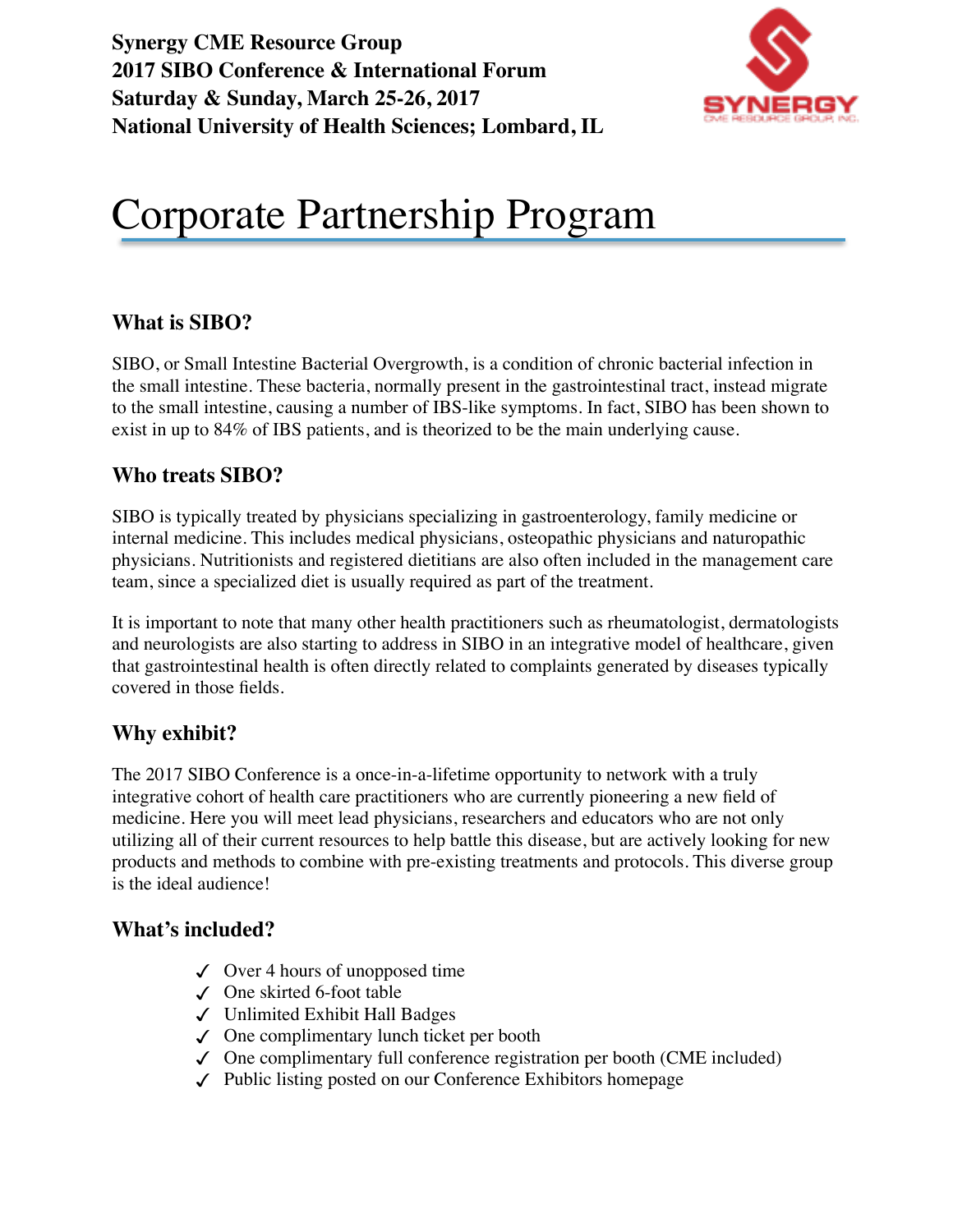

# **Facility**

National University of Health Sciences 200 E. Roosevelt, Lombard IL 60148

Founded in 1906, National University of Health Sciences is a leader in the growing field of integrative medicine and is respected worldwide for success in balancing healing arts and science, combining broad-scope integrative medicine with patient-centered care.

National University sets the standard in training for careers in health care and provides a dynamic atmosphere where students, faculty and clinicians of various complementary and alternative health professions work together in an integrative environment. National University offers several programs, including: doctor of [chiropractic](http://www.nuhs.edu/admissions/chiropractic-medicine/) (DC) and doctor of [naturopathic](http://www.nuhs.edu/admissions/naturopathic-medicine/) [medicine \(ND\) degrees, and master of science degrees in both a](http://www.nuhs.edu/admissions/oriental-medicine/)[cupuncture](http://www.nuhs.edu/admissions/acupuncture/) [\(MSAc\) and oriental](http://www.nuhs.edu/admissions/oriental-medicine/)  medicine (MSOM). An associate degree and certificate in [massage therapy](http://www.nuhs.edu/admissions/massage-therapy/) and a bachelor's degree completion program in [biomedical sciences](http://www.nuhs.edu/admissions/biomedical-science/) are also offered.

National University is an established champion of research, high admission standards, accreditation and academic excellence for its professions. That's why students from across the globe choose NUHS to pursue higher education in health care.

With campus sites in both [Illinois](http://www.nuhs.edu/about-us/our-profile/locations/illinois-campus/) and [Florida](http://www.nuhs.edu/about-us/our-profile/locations/florida-site/), NUHS is forging new paths within the world of health care, based on understanding and cooperation with medical professionals from all disciplines.

#### **Important Dates**

November 1, 2016 – Priority Point deadline (50% deposit required)

December 15, 2016 – Exhibit payment due

\*Exhibit Contracts received after December 15, 2016, must be accompanied by full payment before space assignment will be made.

April 24, 2017 – Attendee registration list deadline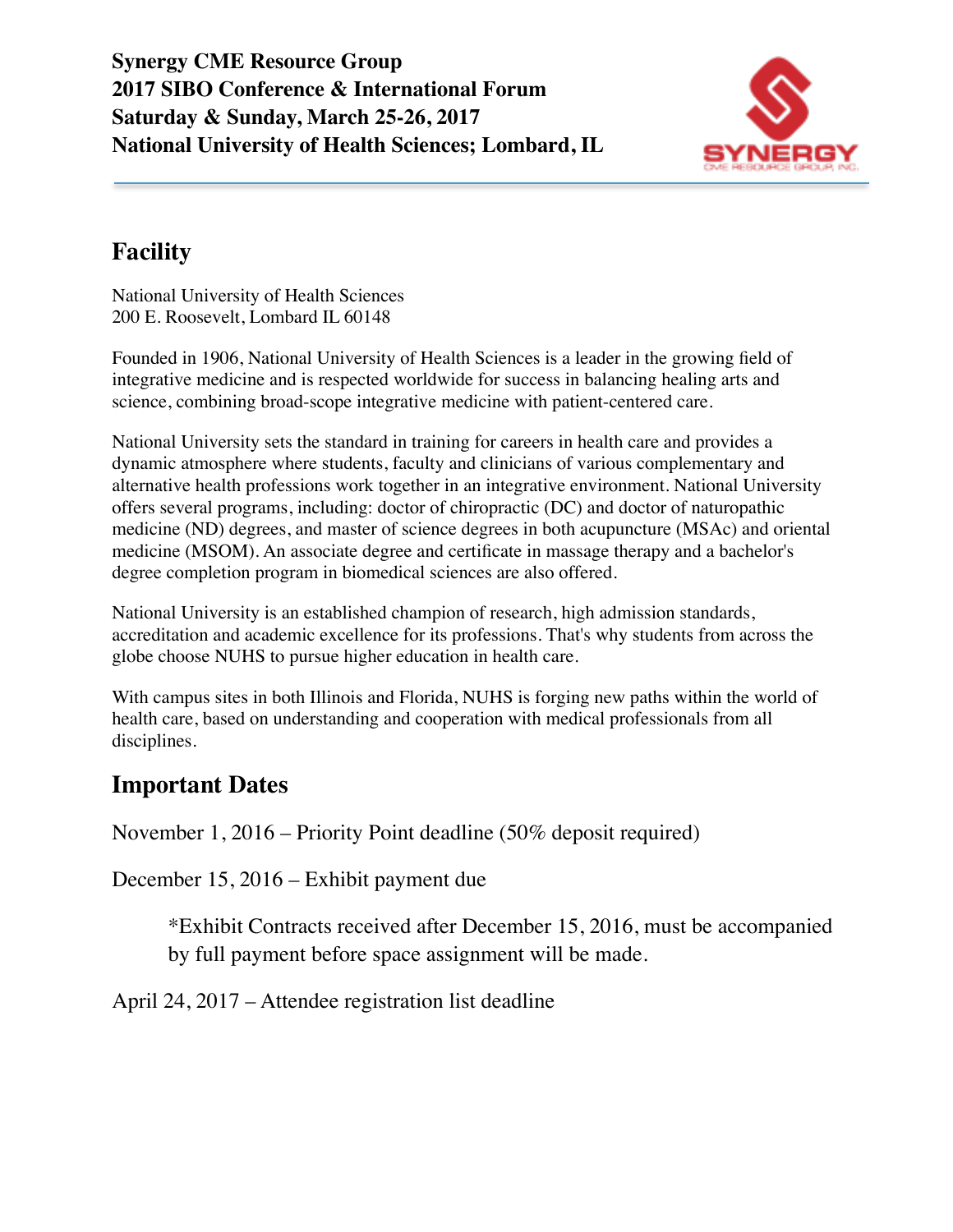

# **Sponsorship Levels**

| <b>Emerald – \$10,000</b> |                                                                                                                                                                                          |                                                                                                                                                                                                                                                                                                                                                                                                                                                                                                                      |
|---------------------------|------------------------------------------------------------------------------------------------------------------------------------------------------------------------------------------|----------------------------------------------------------------------------------------------------------------------------------------------------------------------------------------------------------------------------------------------------------------------------------------------------------------------------------------------------------------------------------------------------------------------------------------------------------------------------------------------------------------------|
|                           | <b>Advertising Benefits</b>                                                                                                                                                              | <b>Conference &amp; Exposition Benefits</b>                                                                                                                                                                                                                                                                                                                                                                                                                                                                          |
| <b>Level</b>              | Prominent recognition on<br>the SCRG homepage<br>Company name and de-<br>scription on the Conference<br>registration page with a link<br>to your site (description 100<br>words or less) | 1 full-page $(8 \frac{1}{2} \times 11)$ inches) ad in<br>the Conference program book<br>Introduction with 5 min podium time<br>at event<br>Recognized sponsorship of 2 high-<br>$\bullet$<br>lighted Conference speakers (to be<br>selected from current speaker list)<br>Two complimentary booths<br>Premium booth selection<br>3 complimentary conference registra-<br>tions (CE included)<br>Conference "Save the Date" email<br>logo placement<br>Complimentary "Visit Us" ad on<br>Conference registration page |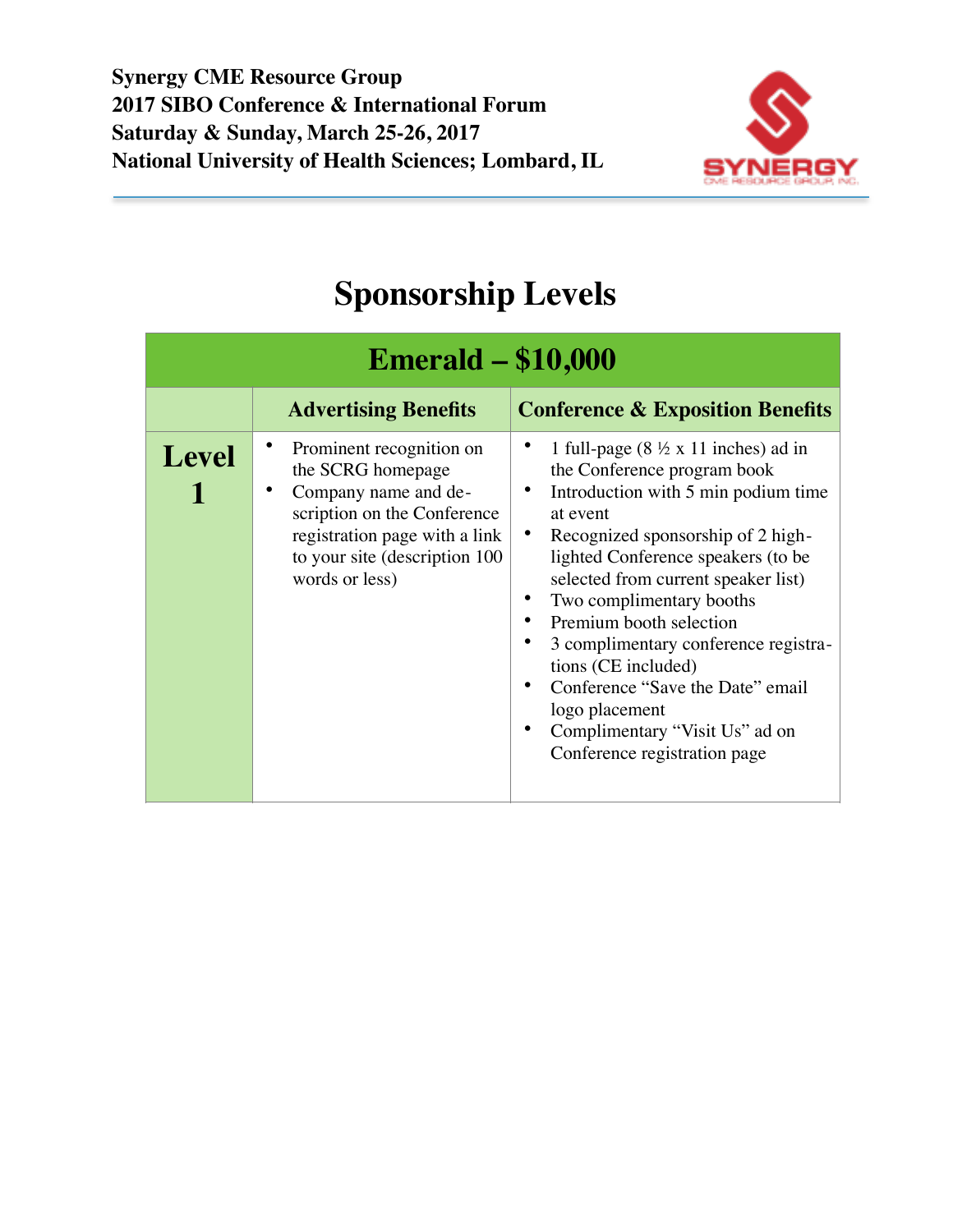

| <b>Diamond - \$7,000</b> |                                                                                                                                                                                         |                                                                                                                                                                                                                                                                                                                                                                                                                                                                                                                     |  |
|--------------------------|-----------------------------------------------------------------------------------------------------------------------------------------------------------------------------------------|---------------------------------------------------------------------------------------------------------------------------------------------------------------------------------------------------------------------------------------------------------------------------------------------------------------------------------------------------------------------------------------------------------------------------------------------------------------------------------------------------------------------|--|
|                          | <b>Advertising Benefits</b>                                                                                                                                                             | <b>Conference &amp; Exposition Benefits</b>                                                                                                                                                                                                                                                                                                                                                                                                                                                                         |  |
| <b>Level</b>             | Prominent recognition on<br>the SCRG homepage<br>Company name and de-<br>scription on the Conference<br>registration page with a link<br>to your site (description 75<br>words or less) | $\frac{1}{2}$ page (4 $\frac{1}{2}$ x 5 $\frac{1}{2}$ inches) ad in the<br>Conference program book<br>Introduction with 5 min podium time<br>at event<br>Recognized sponsorship of 1 high-<br>lighted Conference speaker (to be<br>selected from current speaker list)<br>One complimentary booth<br>Premium booth selection<br>2 complimentary conference registra-<br>tions (CE included)<br>Conference "Save the Date" email<br>logo placement<br>Complimentary "Visit Us" ad on<br>Conference registration page |  |

| $Platinum - $5,000$     |                                                                                                                                          |                                                                                                                                                                                                                                                                                                                                                     |  |
|-------------------------|------------------------------------------------------------------------------------------------------------------------------------------|-----------------------------------------------------------------------------------------------------------------------------------------------------------------------------------------------------------------------------------------------------------------------------------------------------------------------------------------------------|--|
|                         | <b>Advertising Benefits</b>                                                                                                              | <b>Conference &amp; Exposition Benefits</b>                                                                                                                                                                                                                                                                                                         |  |
| Lev-<br>el <sub>3</sub> | Company name and descrip-<br>tion on the Conference reg-<br>istration page with a link to<br>your site (description 50<br>words or less) | $\frac{1}{2}$ page (4 $\frac{1}{2}$ x 5 $\frac{1}{2}$ inches) ad in the<br>Conference program book<br>• One complimentary booth<br>• Premium booth selection<br>2 complimentary conference registra-<br>tions (CE included)<br>Conference "Save the Date" email<br>logo placement<br>Complimentary "Visit Us" ad on<br>Conference registration page |  |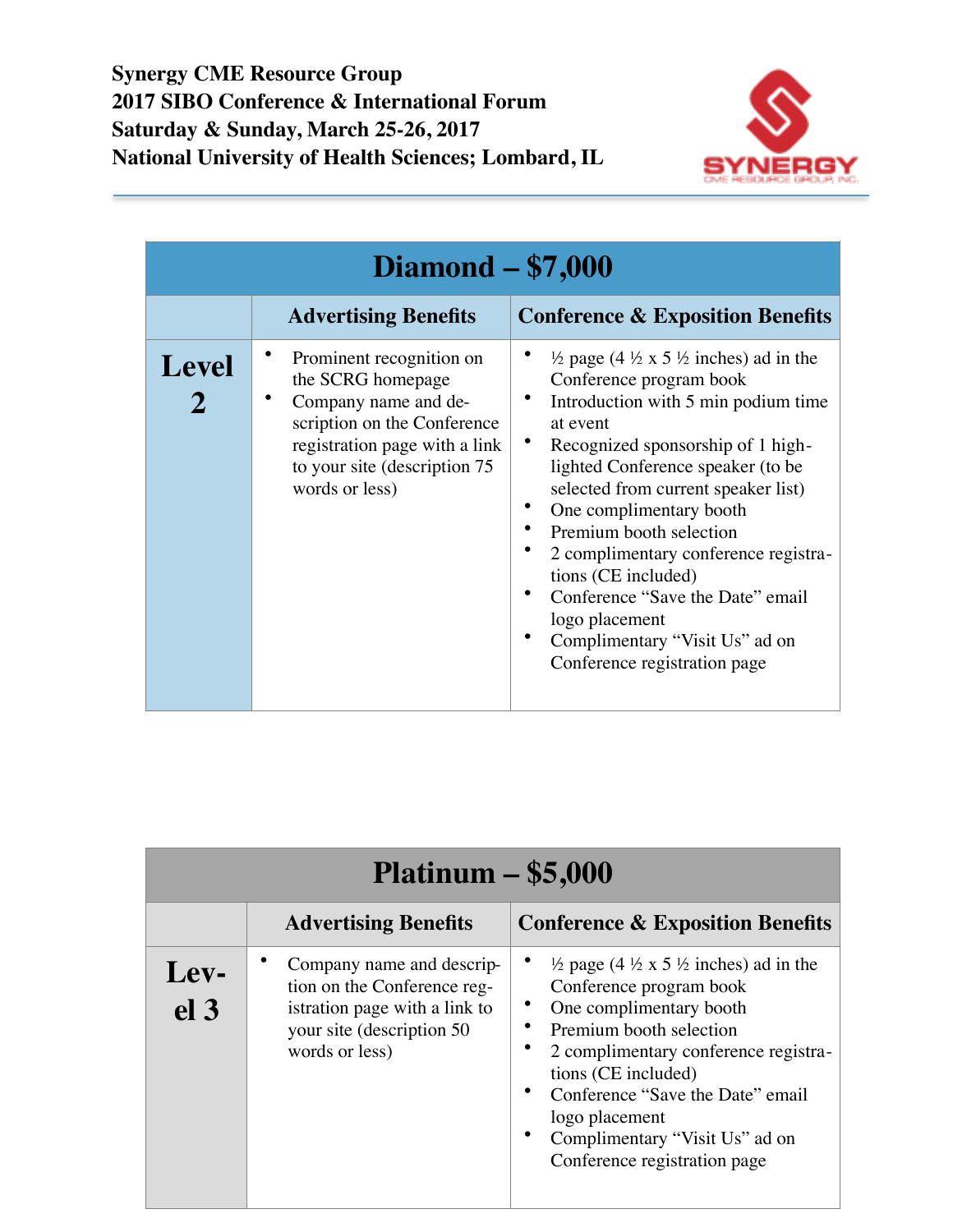#### **Synergy CME Resource Group 2017 SIBO Conference & International Forum Saturday & Sunday, March 25-26, 2017 National University of Health Sciences; Lombard, IL**



| $Gold - $2,500$         |                                                                                                                                           |                                                                                                                                                                         |  |
|-------------------------|-------------------------------------------------------------------------------------------------------------------------------------------|-------------------------------------------------------------------------------------------------------------------------------------------------------------------------|--|
|                         | <b>Advertising Benefits</b>                                                                                                               | <b>Conference &amp; Exposition Benefits</b>                                                                                                                             |  |
| Lev-<br>el <sub>4</sub> | Company name and descrip-<br>tion on the Conference reg-<br>istration page with a link to<br>your site (description 50)<br>words or less) | One complimentary booth<br>Premium booth selection<br>2 complimentary conference registra-<br>tions (CE included)<br>Conference "Save the Date" email<br>logo placement |  |

| <b>Silver – \$1,000</b> |                                                                                   |                                                                                                                                                                                                                                                 |  |
|-------------------------|-----------------------------------------------------------------------------------|-------------------------------------------------------------------------------------------------------------------------------------------------------------------------------------------------------------------------------------------------|--|
|                         | <b>Advertising Benefits</b>                                                       | <b>Conference &amp; Exposition Benefits</b>                                                                                                                                                                                                     |  |
| Lev-<br>el <sub>4</sub> | Company name on the Con-<br>ference registration page<br>with a link to your site | One complimentary booth<br>Premium booth selection<br>1 complimentary conference registra-<br>tion (CE included)<br>50% discount on up to two confer-<br>ence registrations (CE included)<br>Conference "Save the Date" email<br>logo placement |  |